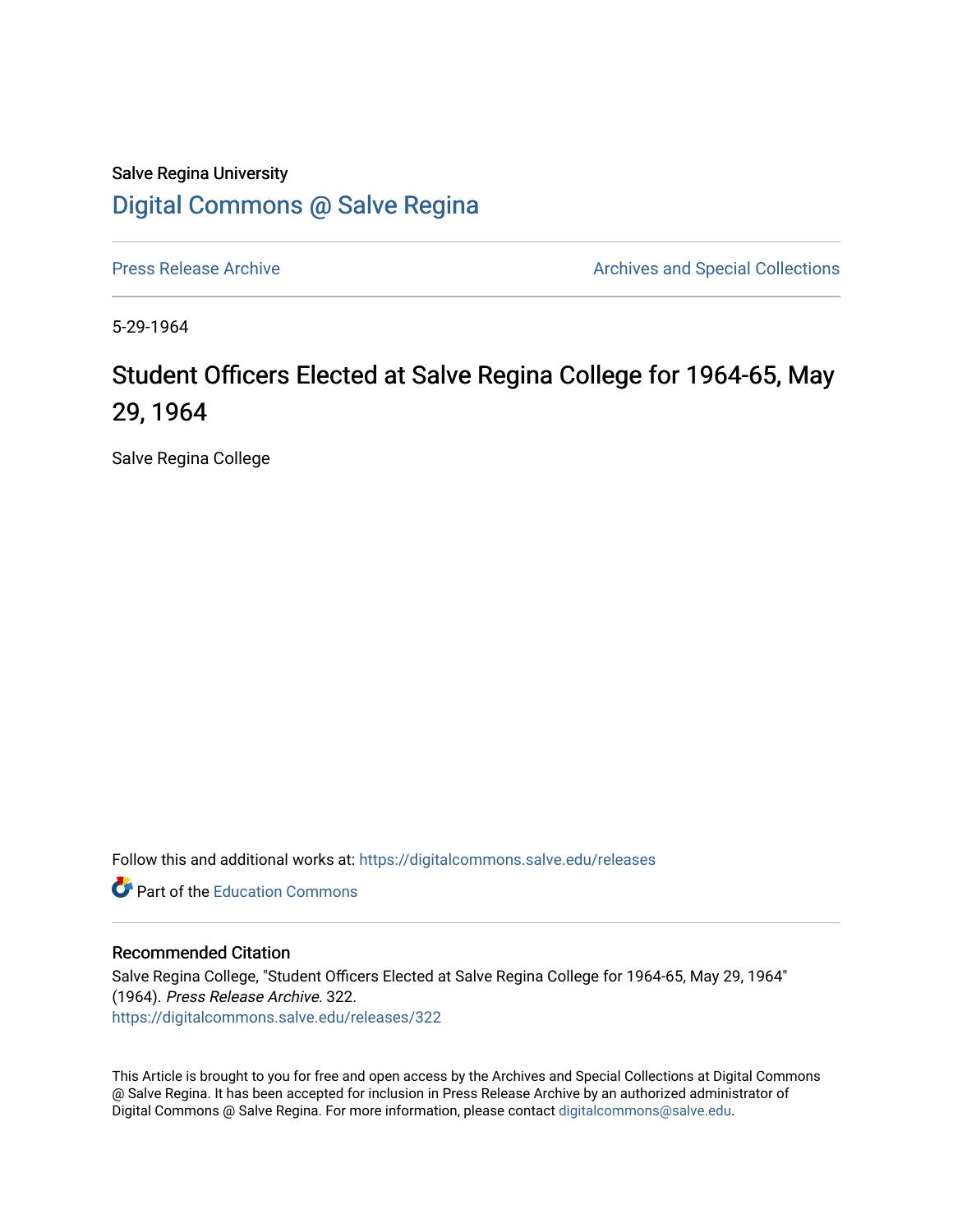Phone 847-6651



I

I

I

I

I

I

I

I

I

I

I

I

I

I

I

**OCHRE POINT AVENUE** 

## FOR RELEASE

Friday, May 29, 1964

### STUDENT OFFICERS ELECTED AT SALVE REGINA COLLEGE FOR l964-65

Looking forward to next year, the following elections have

taken place at Salve Regina College:

Class of 1965 Officers -- Mary Jane Pearson, Derby, Conn. , President; Joan Gallagher, Newport, Vice-President: Barbara Ulizio, Wallingford, Conn., Secretary; Paula Tozzi, Quincy, Mass., Treasurer; Student Council Representatives -- Sally Conroy, Meriden, Conn. and Judith Benson, Pawtucket, R, I. ; Social Committee Representatives -- Deborah Wenzler, Milton, Mass., and Margaret Egan, Newport, R. I.

Class of 1966 Officers -- Ann Lepkowski, Meriden, Conn. ,

President; Michele Paquet, Fall River, Vice-President; Elizabeth McGuinness, Warwick, Secretary; Paulette Guthrie, Newport, Treasurer; Student Council Representatives -- Susan Sparks, Bethesda, Md., and Mary Ann Hyman, East Providence, Social Committee Representatives -- Ingrid Kokborg, Mystic, Conn., and Barbara Connolly, W. Hyannisport, **Mass.** 

Class of 1967 Officers -- Leslie Murtha, Avon, Conn. , President; Helen McGrane, Providence, Vice-President; Suzanne Reardon, Newport, Secretary; and Theresa Marzilli, Cranston, Treasurer.